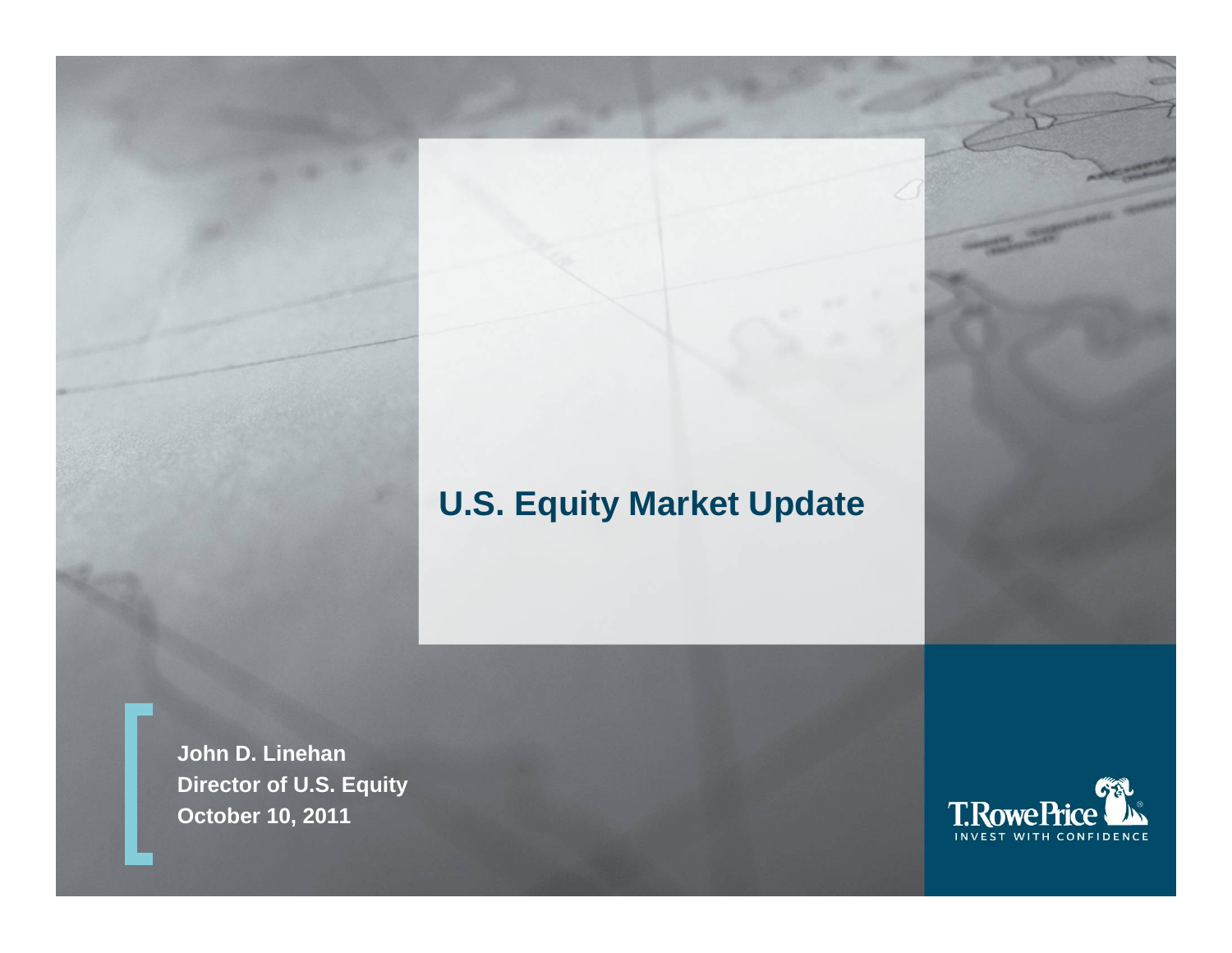# **Macro Is Challenging**

- **The European Debt Crisis is becoming a contagion for U.S. markets and will require major (not minor) policy response.**
- **Policy-makers will maintain an accommodative monetary policy. Developed market need for fiscal austerity is at odds with calls for short-term stimulus.**
- **The U.S. economy has stalled and could move into recession if conditions continue to deteriorate. Weakness in consumer and business confidence is worrisome. Unemployment and housing remain challenging.**

Aug. pending sales of existing homes fell 1.2% to a 4-month low

Ingersoll warns, tumbles 12%

Japan retail sales tumbie

Sales dropped a greater-than-ex-

pected 2.6% in Aug. vs. a year ago

German and some other euro zone members want private-sector bondholders to take a bigger haircut on Greek debt, which would require reopening a 2nd rescue deal for Greece

#### **U.K. retail sales weaken**

HSBC's China manufacturing index remained below the neutral 50 for a 3rd straight month

Just 20 companies went public in O3 vs. 34 a year earlier as market volatility, fueled by concerns about the euro debt crisis, stifled new offerings

Switzerland's economy will slow to 1.5% in '12 from an estimated 2.3% this year

**BoE fears 'downward spiral'** 

Aug. personal incomes fell 0.1%, the 1st drop since Oct. '09. Private wages and gov't benefits both sank. Spending rose 0.2% but was flat when adjusted for inflation.



Copper has careened into a bear market, catching commodities traders off guard and triggering alarm bells across financial markets.

#### **Greeks revolt against austerity**

#### German inflation picks up

Consumer prices rose a greaterthan-expected 2.6% in Sept. vs. a year ago, the most in 3 years and up from Aug.'s 2.4% increase

Source: International Strategy and Investment Group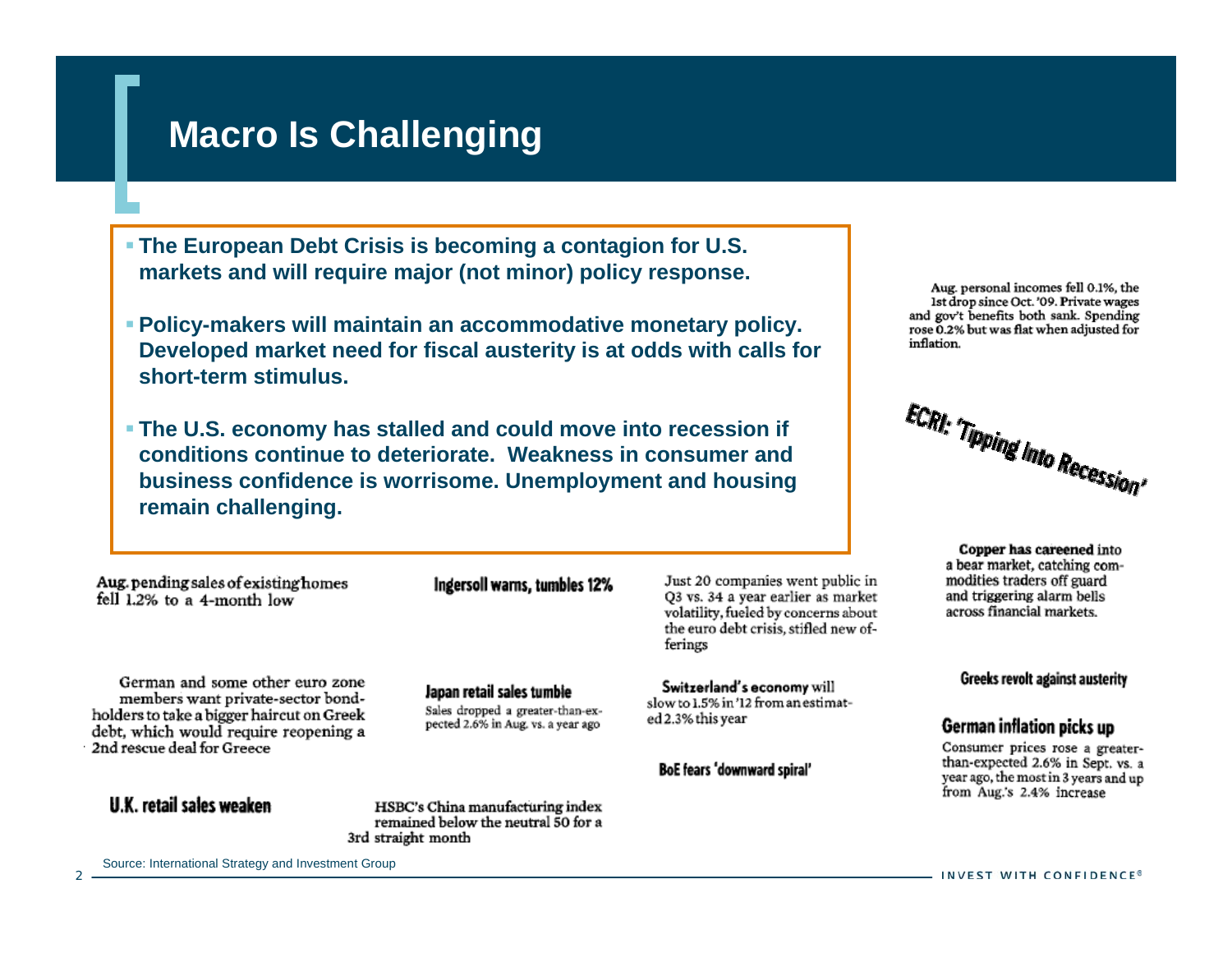## **Recent Market Activity Suggests Concerns About the U.S. Economy**



**S&P 500 Index: July 1 - September 30, 2011** *Daily % Change in Index*



Source: Factset, Morgan Stanley, The Wall Street Journal, T. Rowe Price

The S&P 500 is made up of primarily large-capitalization companies that represent a broad spectrum of the U.S. economy and a substantial part of the

U.S. stock market's total capitalization.

3

INVEST WITH CONFIDENCE®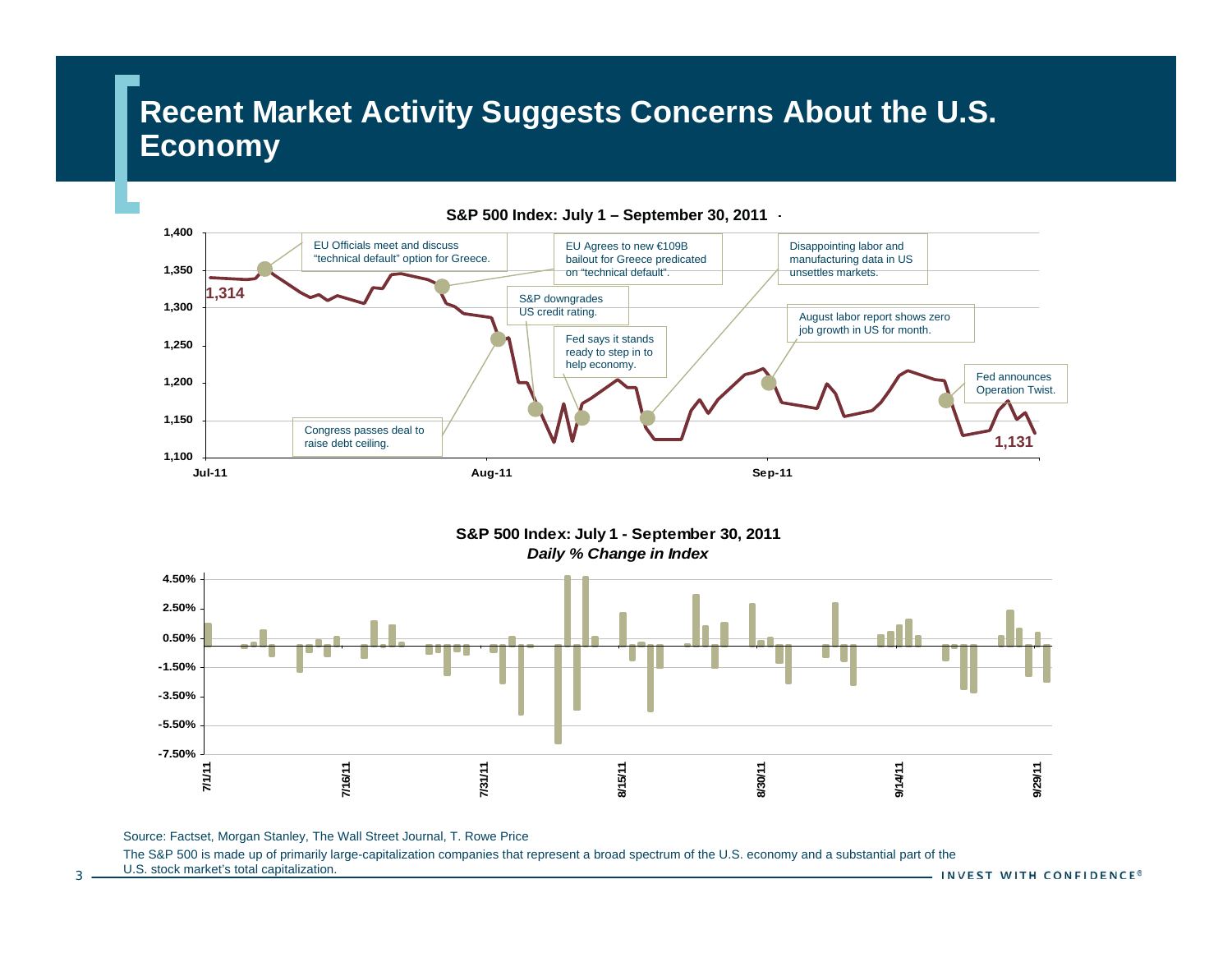#### **Historical Perspective on Market Volatility**



- Market volatility, as measured by the VIX Volatility Index, has risen significantly in Q3. Current volatility is similar to levels reached with other market crisis events since 1990.
- The VIX has experienced seven similar spikes since 1990, but only on three occasions has the U.S. economy entered into a recession.

4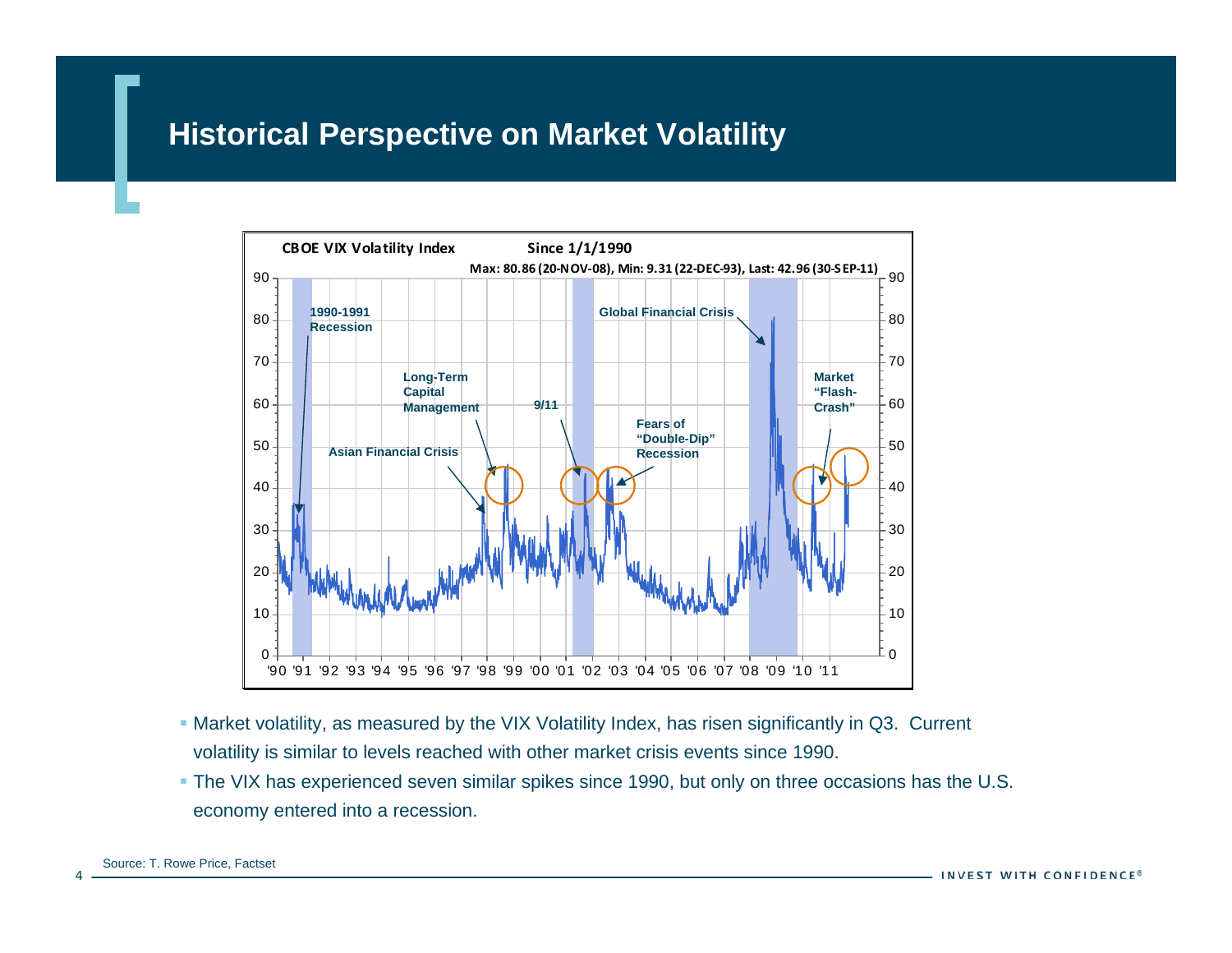# *If we might be headed into a recession, then why invest in the market?*



INVEST WITH CONFIDENCE®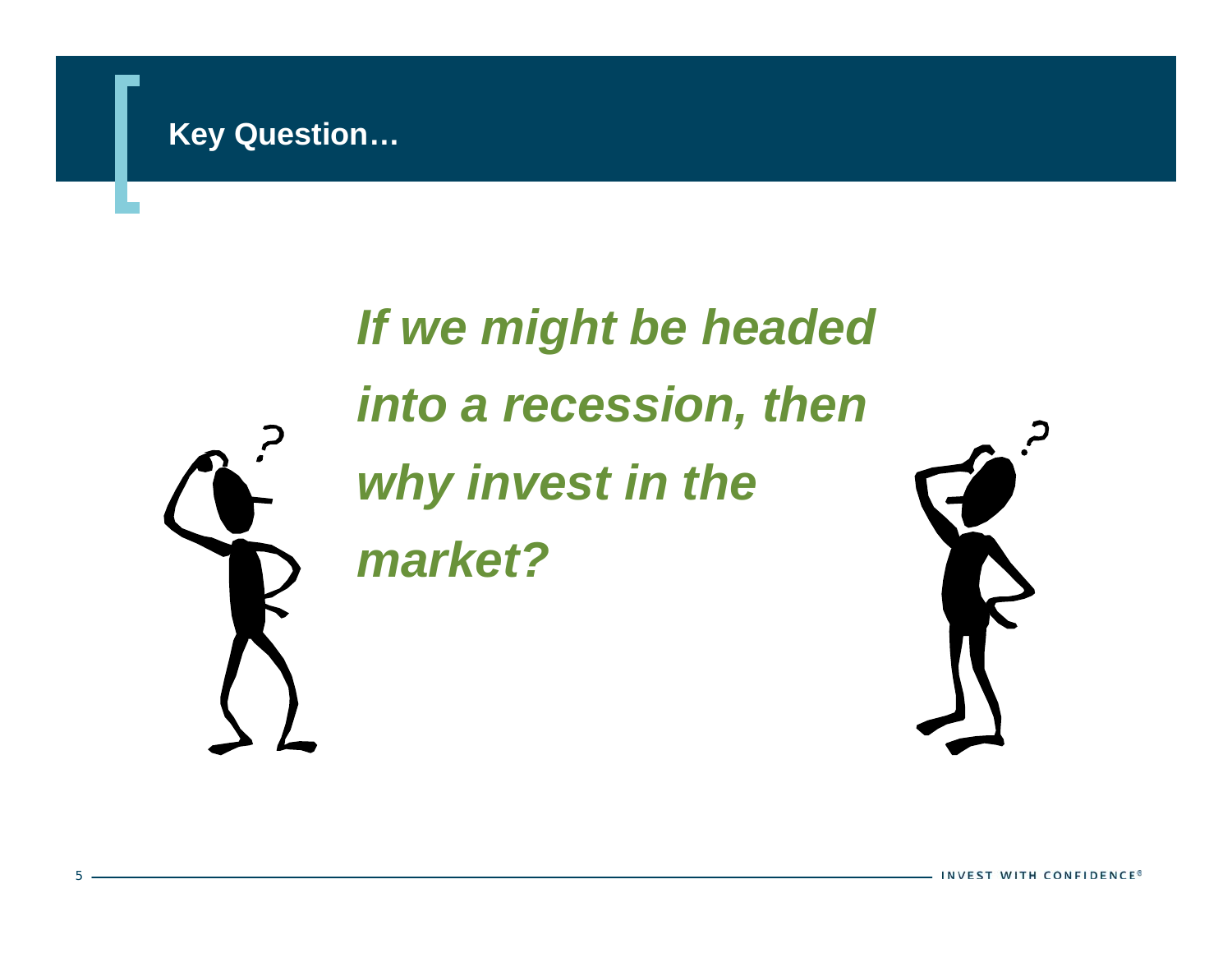#### **Recent History Provides No Reason to Invest In U.S. Equities**



#### **THE "LOST DECADE"**

Source: T. Rowe Price, IBES Past performance cannot guarantee future results.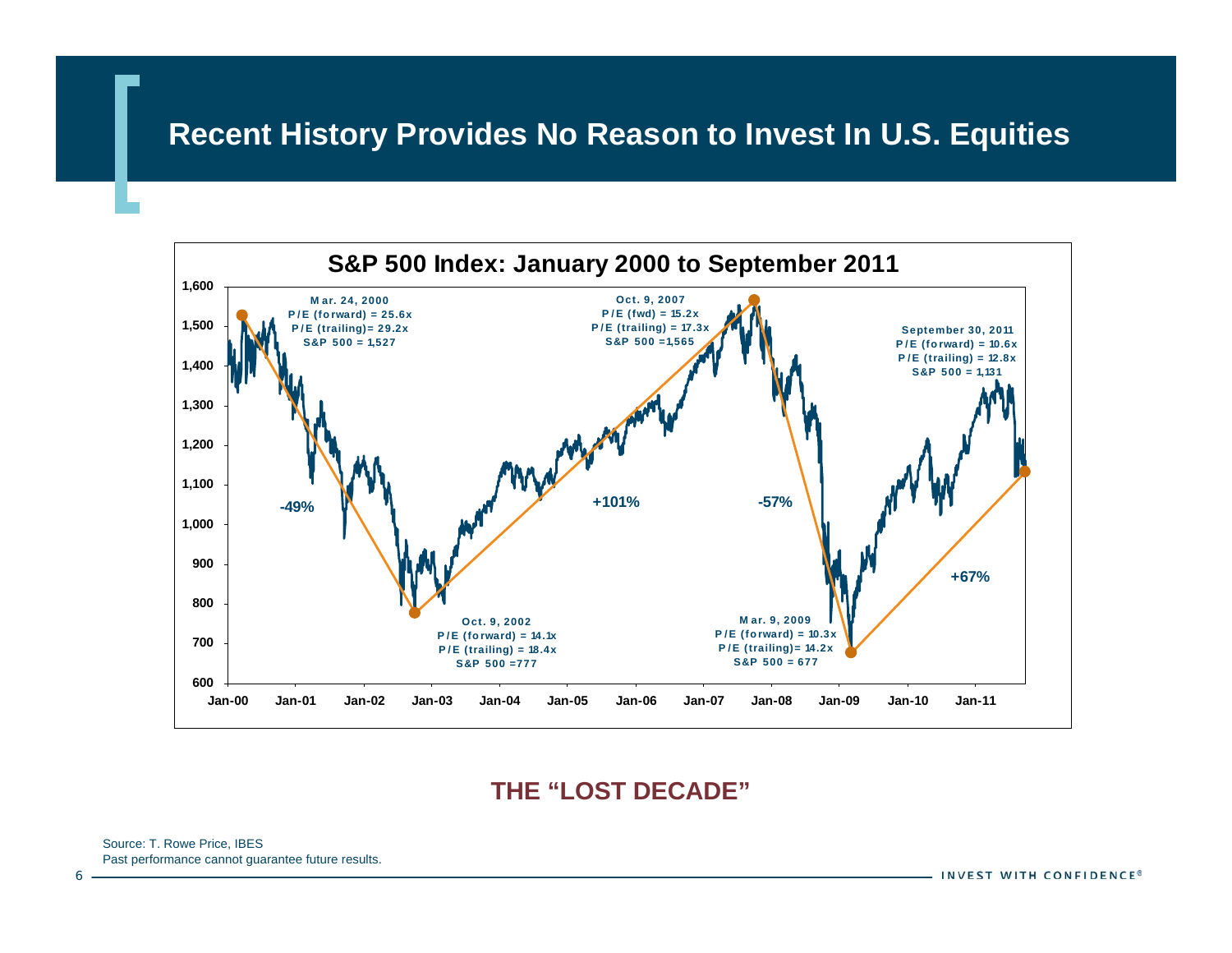### **S&P 500 Index: Rolling Ten Year Returns Since 1926**



The S&P 500 median total return across all 10-year periods is 176%.

The 10-year period ended September 30, 2011 is in the bottom decile of S&P 500 total returns for all 10-year periods.

On average, the market has gained nearly 200% across all 10-year periods following a bottom-decile performing decade.

7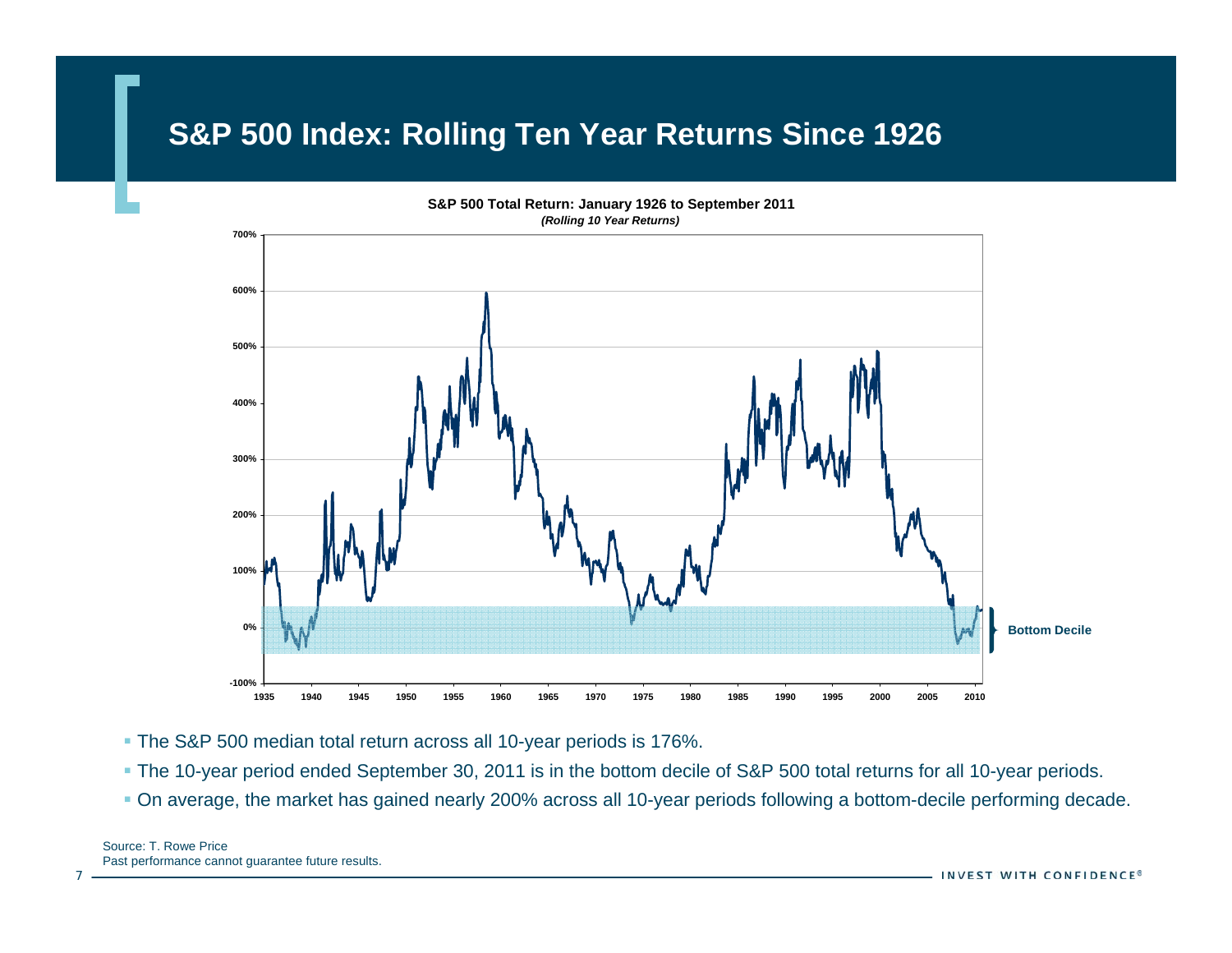#### **S&P 500 Since 2000**



8

- INVEST WITH CONFIDENCE®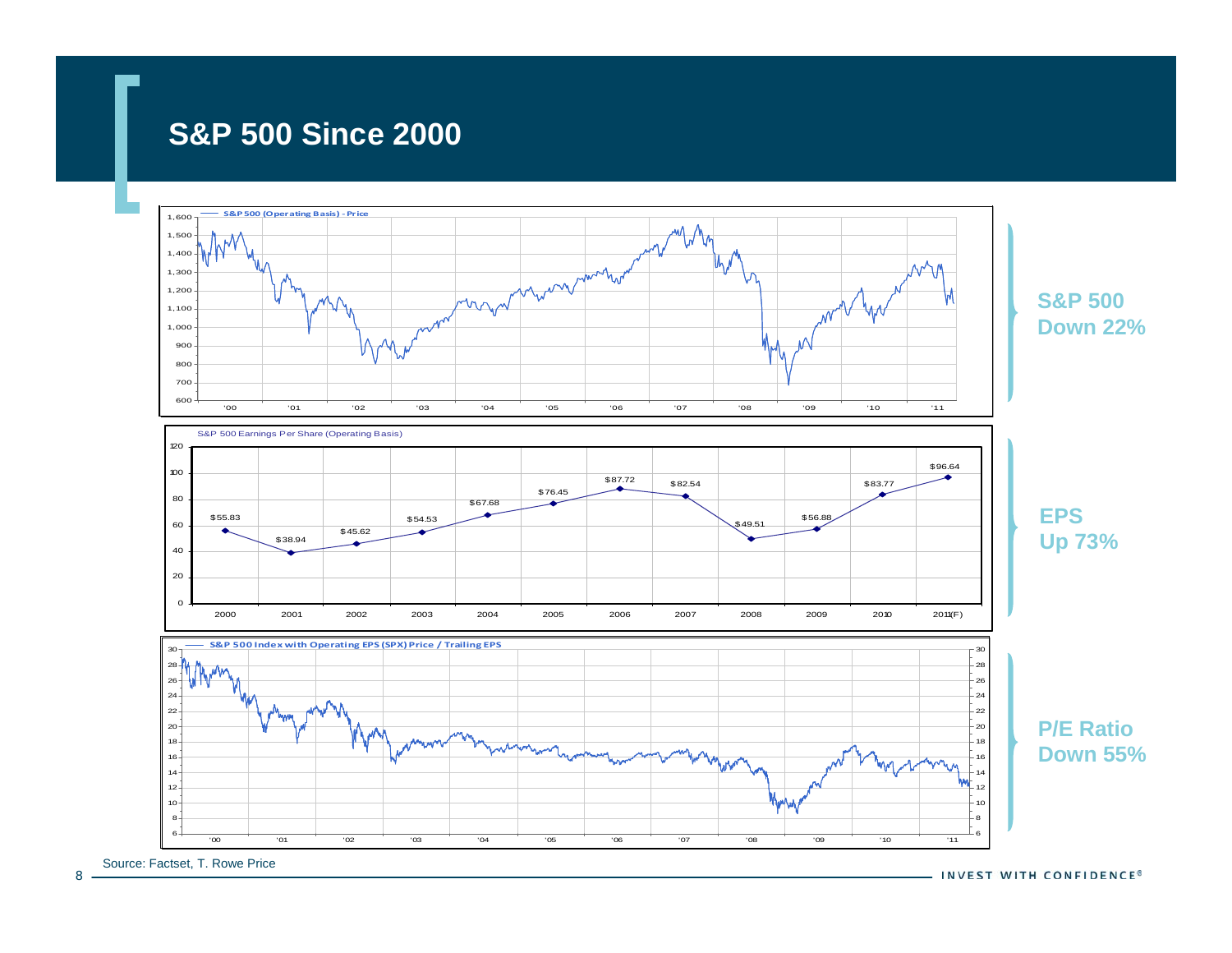#### **Reasons to Invest in the Market: Valuation**



#### **Price-to-Trailing EPS S&P 500 Dividend Yield vs. 10-Year Treasury**



- The multiple of company earnings that investors are willing to pay is at a 20-year low, and is nearing historic lows over the past 60 years. The current P/E ratio is well below the average ratio during past recessions.
- Dividend yield on stocks recently surpassed the 10-Year Treasury yield, reflecting investor flight to lower risk asset classes. This has happened two other times over the past 50 years. Currently over 200 stocks in the S&P 500 are paying higher dividend yields than the 10-Year Treasury.
- Absolute valuations are attractive, but stocks could continue to decline without substantial policy action.

9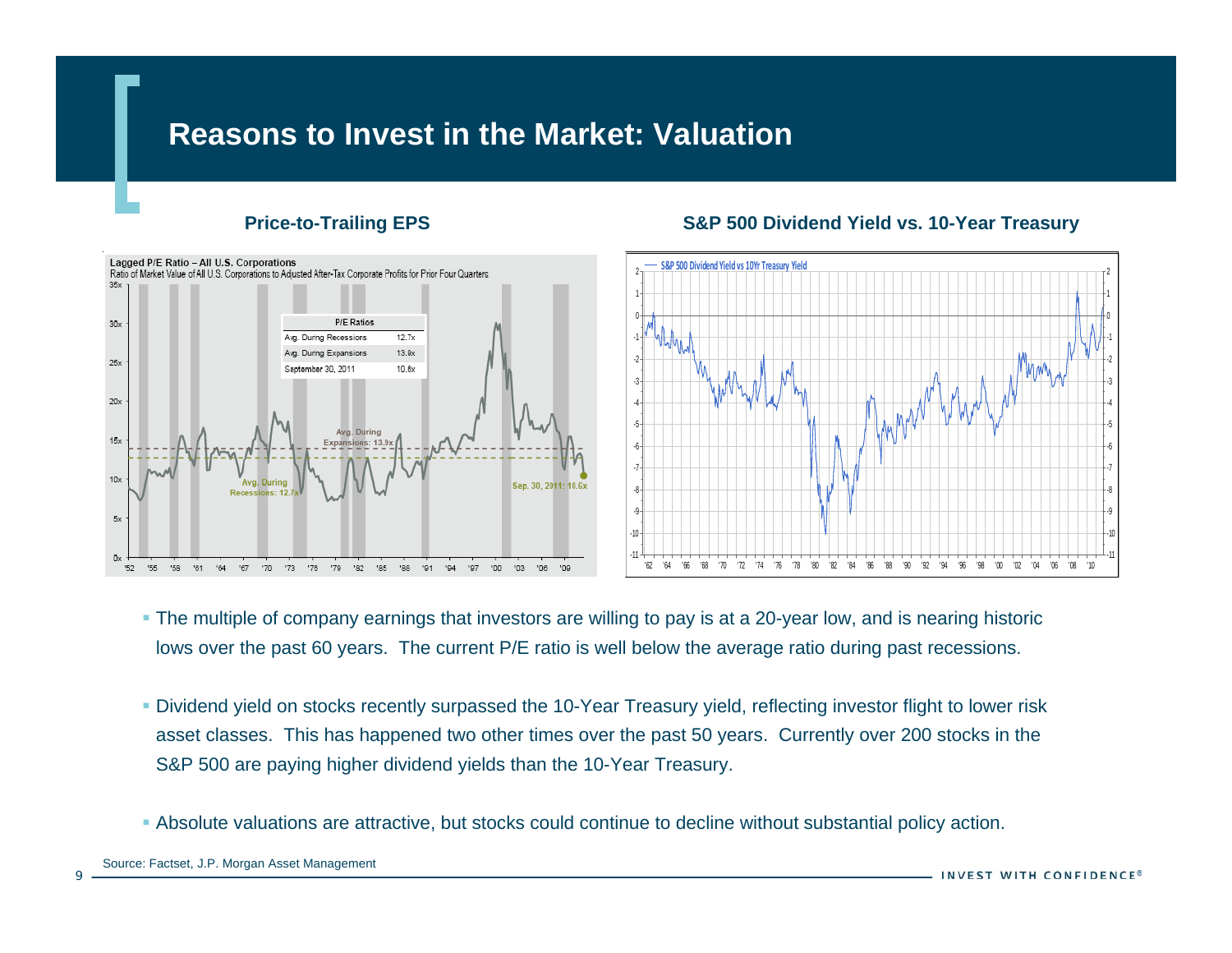# **Reasons to Invest in the Market: Strength of Corporate Balance Sheets**



- Corporate balance sheets have improved significantly since 2008-2009 as firms have deleveraged and increased their cash holdings.
- The build-up of corporate cash reflects current uncertainty about growth and investment opportunities.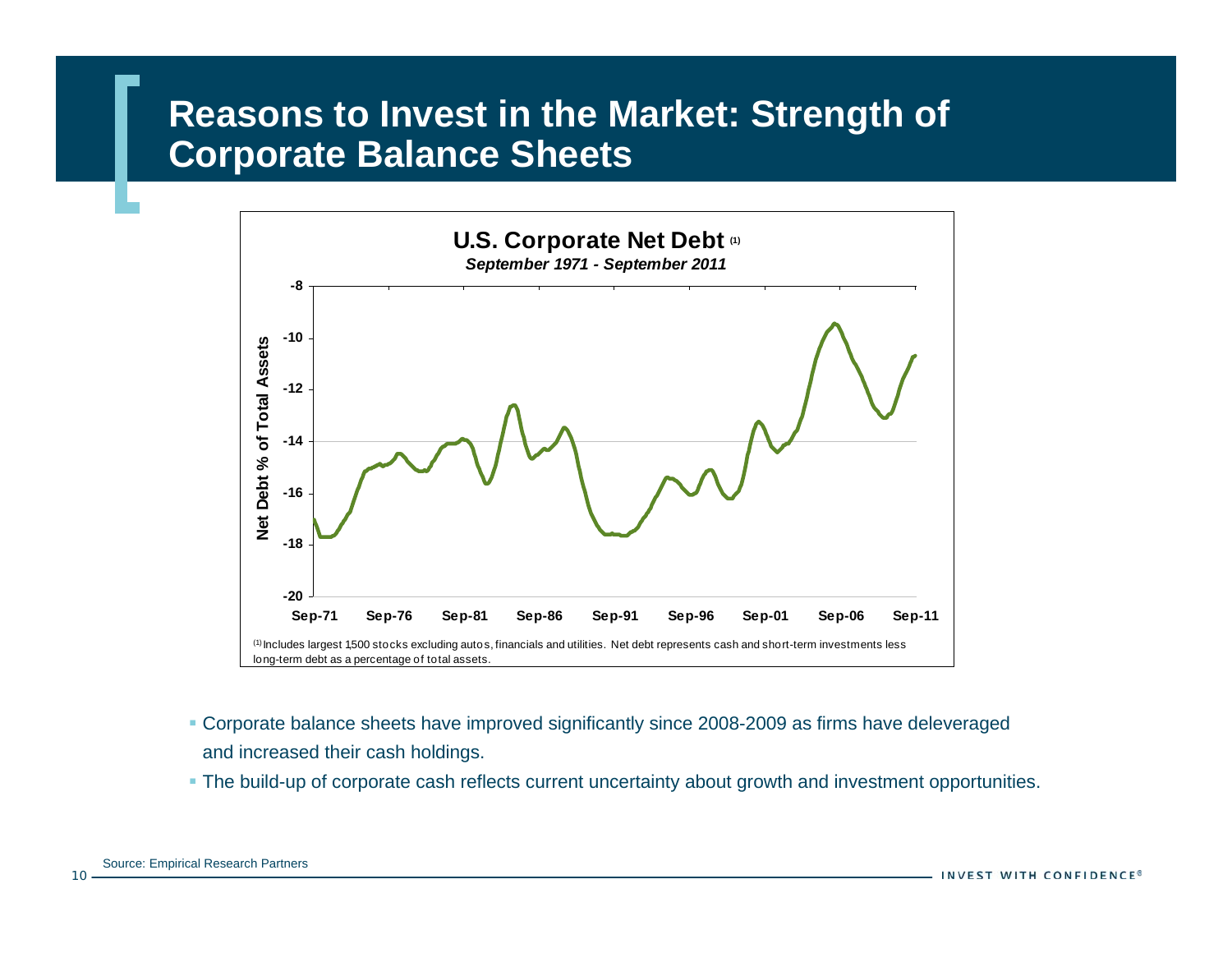#### **Recessions Have Historically Been A Good Time to Buy U.S. Equities**

**On average, recessions have lasted ten months and stock returns have been positive after two-years.**



Source: Ned Davis Research, Inc. Past performance cannot guarantee future results.

INVEST WITH CONFIDENCE®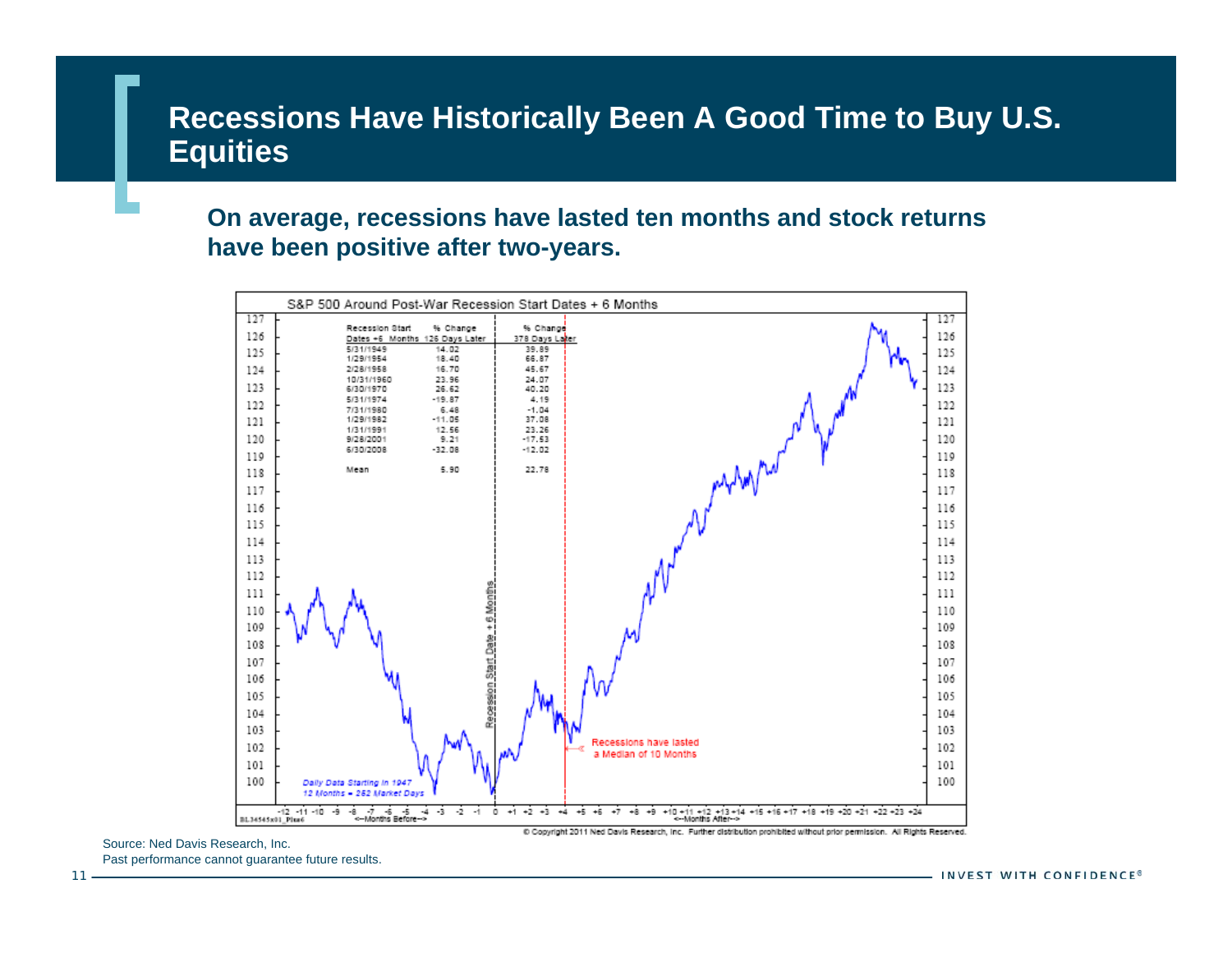#### **It's Critical to Remain in Stocks Even in a Down Market**

#### **By remaining in stocks, investors avoid missing out on significant growth opportunities over the long-term.**

| Average annual returns of the S&P 500 Index after declines of 20% or more (June 1962 to September 2011) |              |               |                      |                      |                       |
|---------------------------------------------------------------------------------------------------------|--------------|---------------|----------------------|----------------------|-----------------------|
| <b>Market Bottom</b>                                                                                    | 1-Year Later | 2-Years Later | <b>3-Years Later</b> | <b>5-Years Later</b> | <b>10-Years Later</b> |
| 3/9/2009                                                                                                | 68.6%        | 47.6%         | N/A                  | N/A                  | N/A                   |
| 10/9/2002                                                                                               | 33.7%        | 22.2%         | 18.0%                | 20.3%                | N/A                   |
| 10/19/1987                                                                                              | 23.2%        | 27.2%         | 13.0%                | 16.9%                | 32.0%                 |
| 8/12/1982                                                                                               | 58.3%        | 30.8%         | 27.7%                | 44.9%                | 30.8%                 |
| 12/6/1974                                                                                               | 33.6%        | 29.7%         | 14.3%                | 13.2%                | 15.0%                 |
| 5/26/1970                                                                                               | 43.7%        | 29.9%         | 18.6%                | 6.1%                 | 6.0%                  |
| 6/26/1962                                                                                               | 32.7%        | 27.9%         | 19.6%                | 15.0%                | 10.5%                 |
| <b>Average Annual</b><br><b>Returns:</b>                                                                | 42.0%        | 30.7%         | 18.5%                | 19.4%                | 18.9%                 |

Source: Ned Davis Research, Inc. Example is for illustrative purposes only. It is not possible to invest directly in an index. Past performance cannot guarantee future results.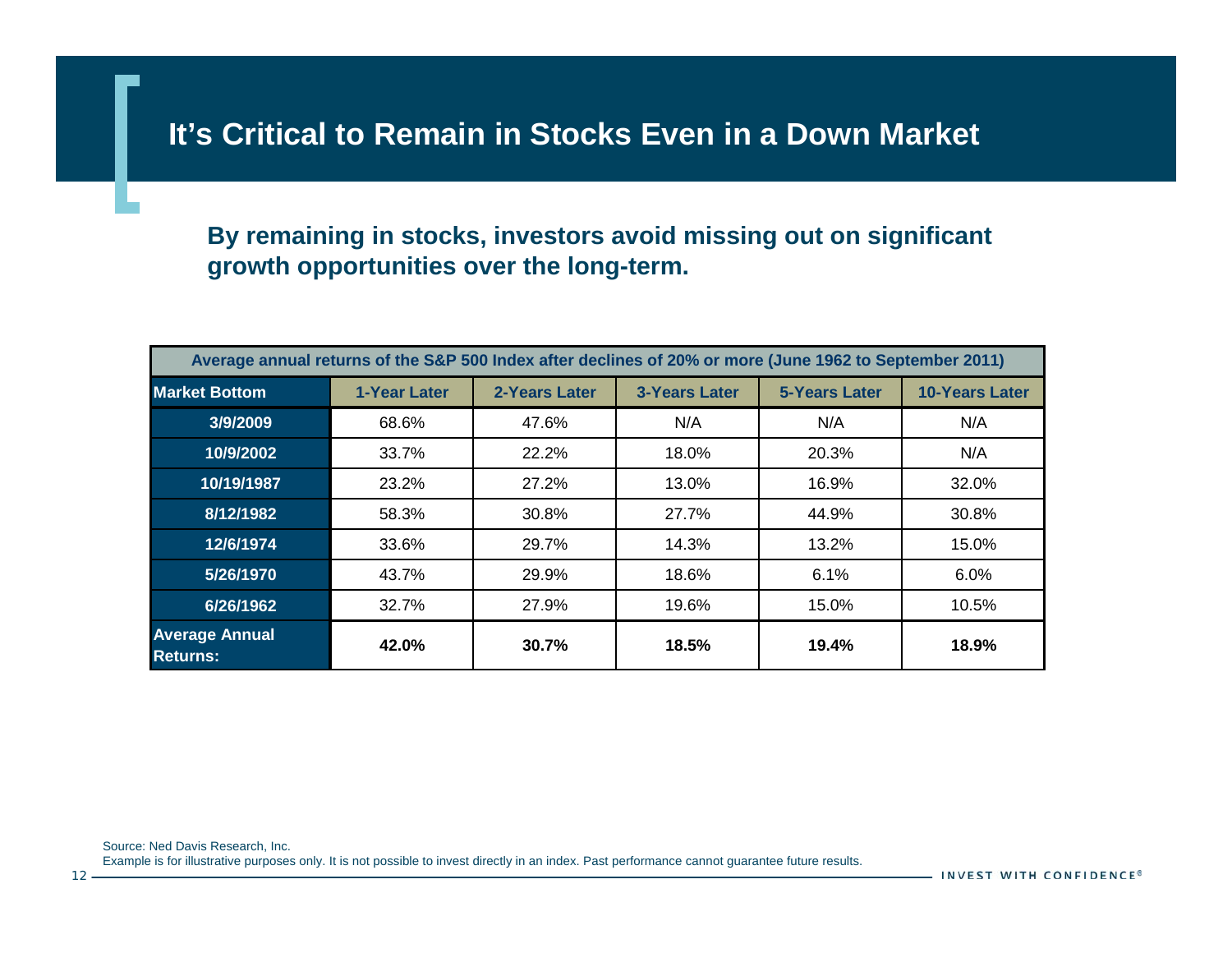#### **It's Critical to Remain in Stocks Even in a Down Market**

#### **Avoid trying to time the market:**

- You could miss the market's best days, resulting in lower overall returns.
- Bear market rallies may be brief, sudden and unpredictable.
- Recoveries from market bottoms can happen quickly.



#### **Abandoning stocks, even temporarily, may significantly undermine your ability to achieve your long-term financial goals.**

Example is for illustrative purposes only. It is not possible to invest directly in an index. Past performance cannot guarantee future results.